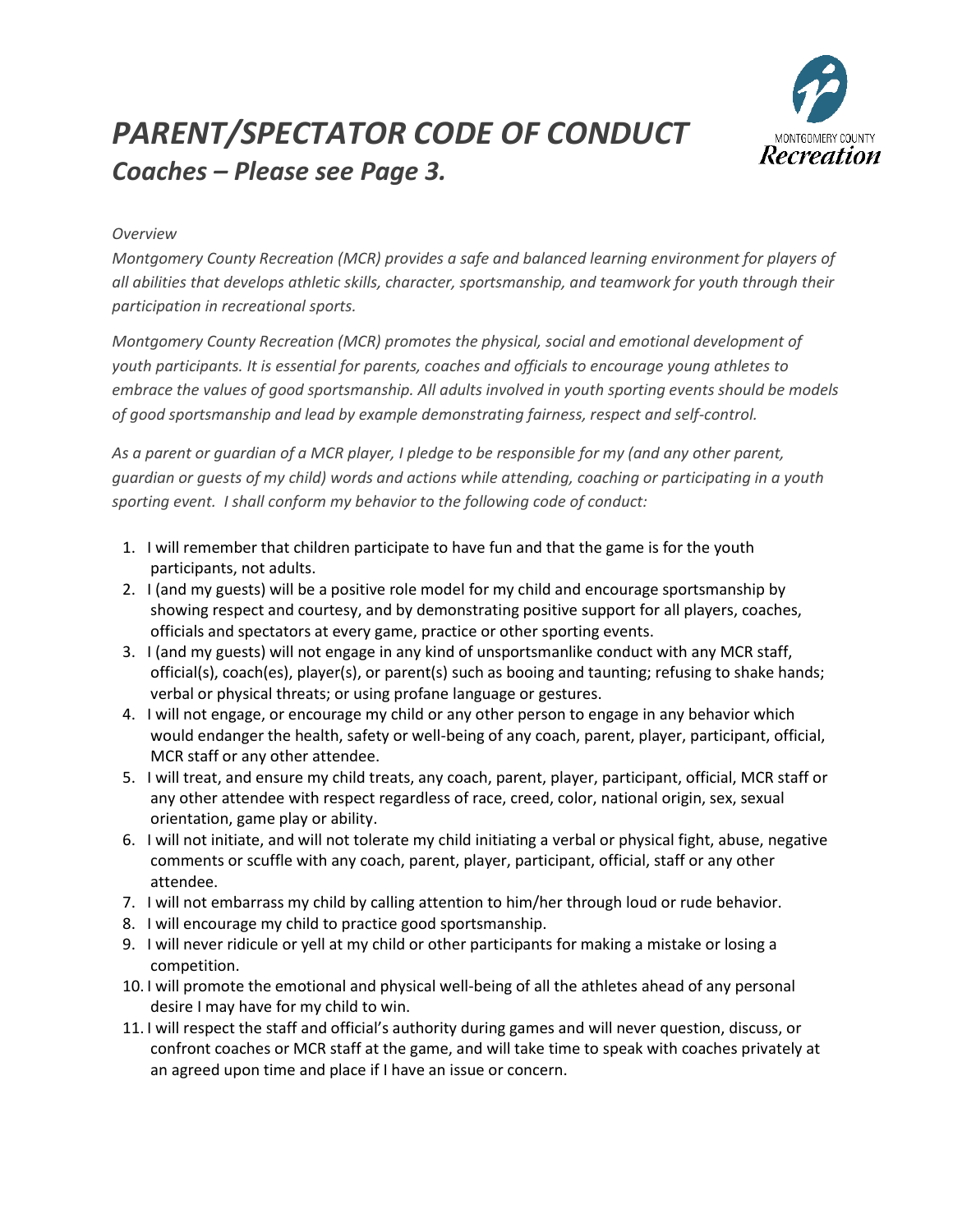- 12. I will help ensure that each child plays in a safe and healthy environment, leave food and beverages outside the gym (if applicable), help pick up trash, and notify coaches or staff of noticeable playing hazards.
- 13. I will assure the environment is free from tobacco products, drugs and alcohol at all youth sporting events.
- 14. I will accept decisions of officials as being fair and performed to the best of their ability. I will refrain from criticizing any of the above verbally or by gesture. I will never go onto the court/field while the game is in progress to dispute a call and allow any questions or rule interpretations to be handled appropriately by the coaches, staff and officials during time-outs/between halves or each quarter.

**I hereby agree that if I (or other parent, guardian, or guests of my child) fail to conform my conduct to the foregoing while attending, coaching, or participating in a MCR youth sporting event, I and/or my child will be subject to disciplinary action, including but not limited to the following in any order or combination:**

- 1. Verbal warning issued by a league, MCR organization or a MCR official who is authorized to issue such warning.
- 2. Written warning issued by a league, MCR organization or a MCR official who is authorized to issue such warning.
- 3. Suspension or immediate ejection from a MCR event issued by a league, MCR organization or a MCR official who is authorized to issue such suspension or ejection.
- 4. Suspension from multiple MCR events issued by a league, MCR organization or a MCR official who is authorized to issue such suspension.
- 5. One season, multiple season or permanent suspension issued by a league, MCR organization or a MCR official who is authorized to issue such suspension.

**If a spectator is ejected for these or any reason, as dictated by the league rules, he/she may not attend the next two (2) games at a minimum. If a spectator is ejected a second time or acts out physically towards another individual, he/she will not be allowed to attend any Montgomery County Recreation Sports activities for a minimum one (1) year from the date of the incident. If such action is taken, the individual must meet with the league director prior to returning to any event. In addition, the head coach present at the game will be suspended for at least one (1) game.**

*\*\*\*Montgomery County Recreation reserves the right to conduct a closed sporting event, to include only players, coaches, MCR staff and officials, if spectator behavior becomes a distraction and/or unsafe for all.*